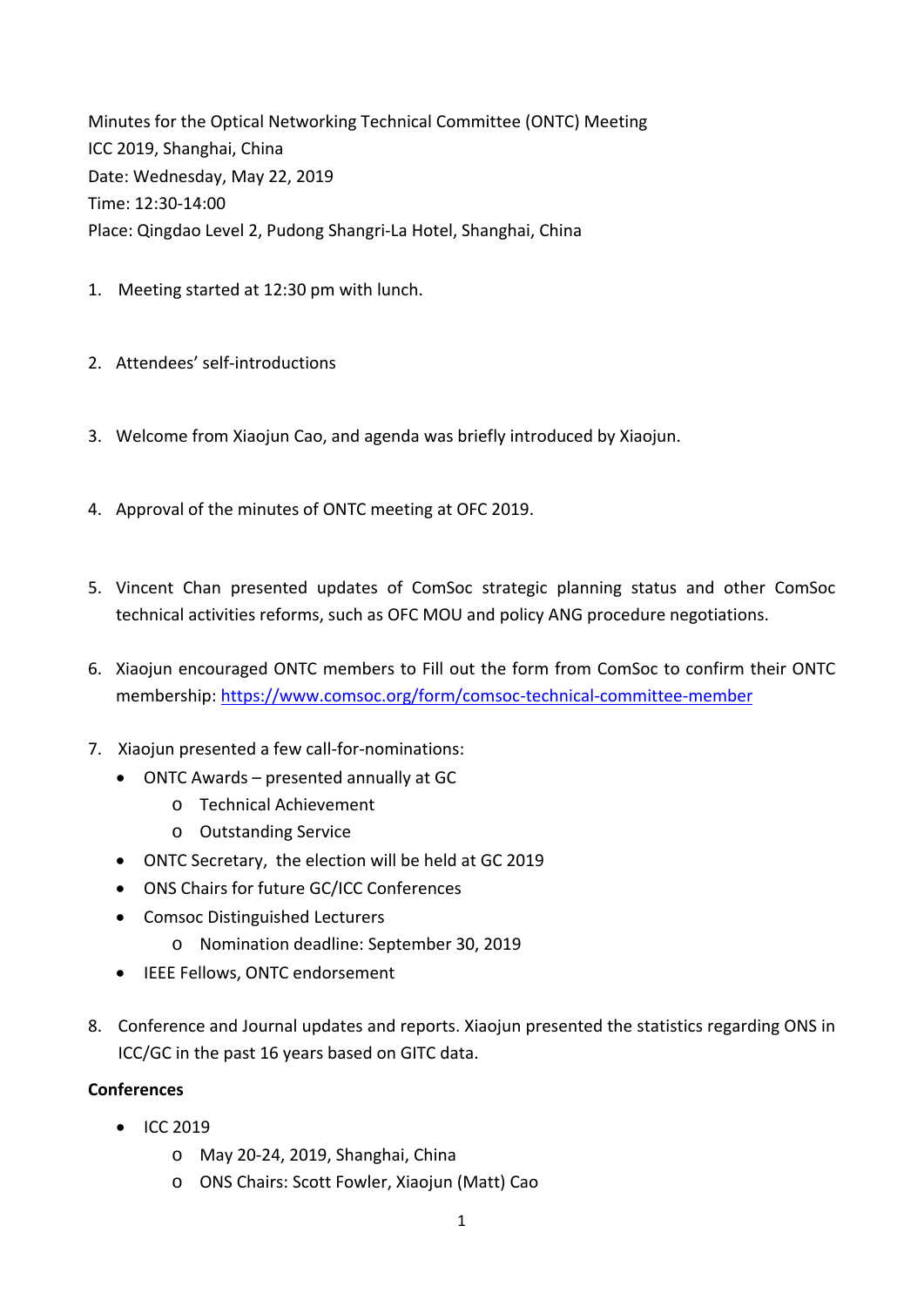- o Submissions: 76 Papers: 39 networks, 37 systems, 29 accepted
- o Best ONS Paper at ICC 2019:
	- Paper Title: Cognitive management and control for wavelength assignment and reconfiguration in optical networks
	- Authors: Anny Xijia Zheng, Vincent W.S. Chan (Massachusetts Institute of Technology, USA)ICC 2018:
- OECC/PSC 2019:
	- o Jul. 7‐11, 2019, Fukuoka, Japan
	- o Previous PS conference got changed to PSC and will be held together with OECC
- GC 2019, Big Island, Hawaii, ONS Chairs: Reza Nejabati, Mohan Gurusamy
- ICC 2020, Dublin, Ireland, ONS Chairs: Zuqing Zhu (ONTC), Roberto Rojas-Cessa
- GC 2020, Taiwan, ONS Chairs: Jiajia Chen (ONTC), Abdelmoula Bekkali
- ICC 2021, Montreal, Canada, ONTC Chairs: Nominations submitted
- ICCCN, Jul. 29-Aug.1, 2019, Valencia, Spain
- FOAN, Sep. 2‐4, 2019, Sarajevo
- ECOC, Sep. 22-26, 2019, Dublin
- ACP, Nov. 2-5, 2019, Chengdu, China

## **Journals**

- Journal of Optical Communications and Networking (JOCN)
	- o The 2019 Charles Kao Award for the Best JOCN Paper in past 3 years: "Flex‐ Grid/SDM backbone network design with inter-core XT-limited transmission reach", by Jordi Perelló, Joan M. Gené, Albert Pagès, Jose A. Lazaro, Salvatore Spadaro, published in JOCN August 2016
	- o A special issue on Open Optical Networks. The deadline for submissions is October 8, 2019.
	- o JOCN will be migrating to a new template (still double column), supposedly this summer.
- Optical Communications and Networks Series (OCNS) in IEEE Communications Magazine
	- o Presented by Zuqing Zhu, one of the series editors
	- o At least two series published in ComMag each year
	- o No submission deadline, authors can submit when their manuscripts are ready
- IEEE Networking Letters
	- o Presented by George Rouskas, the EiC
	- o A new journal launched by ComSoc
	- o Fast track of review, 4‐page letter style papers
- 9. Other business
	- o Make more of this ONTC meeting